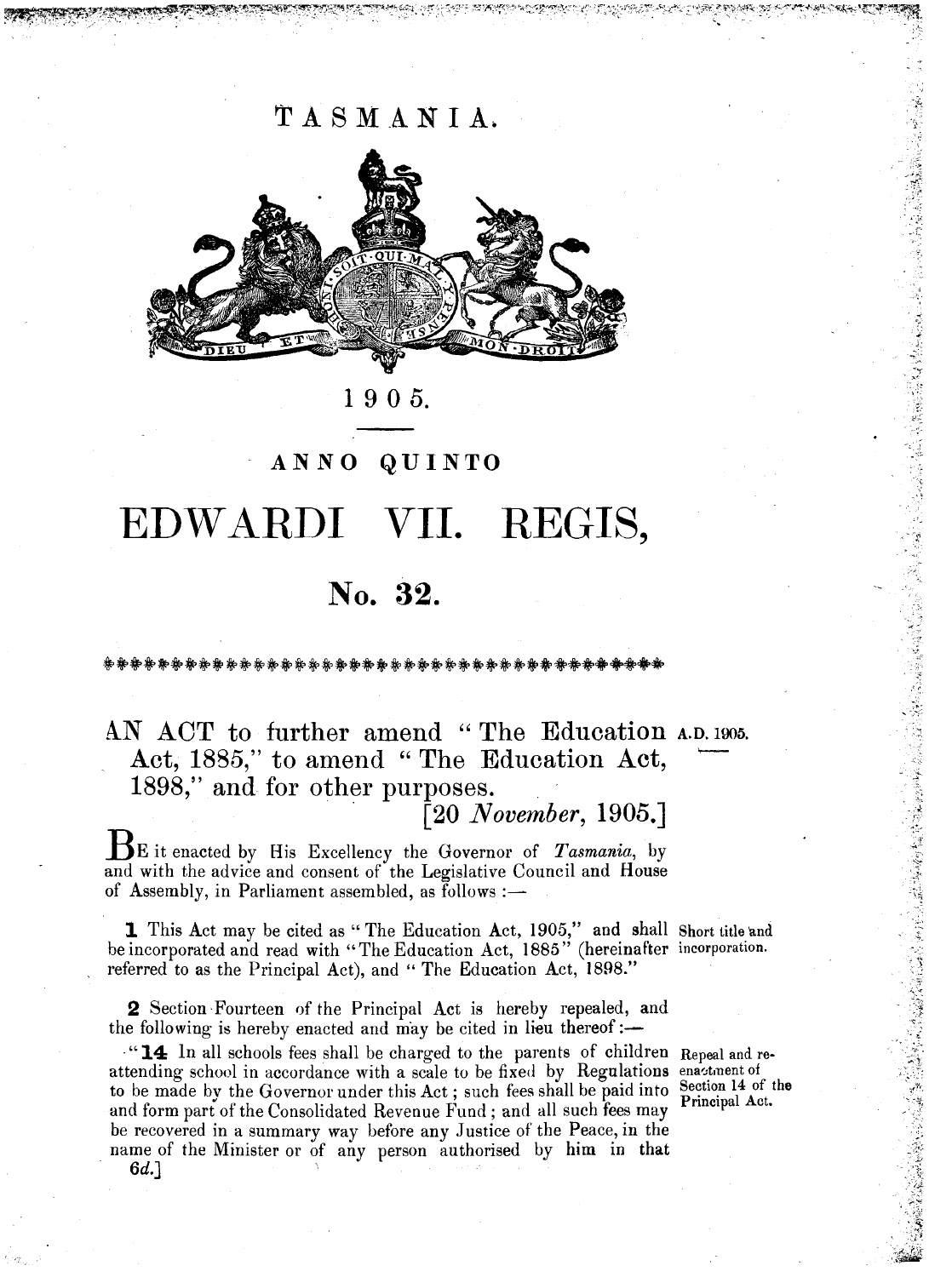### 5° EDWARDI VII. No. 32

#### *Education Amendment.*

A.D.1905.

School fees.

behalf: Provided that nothing in this Section con tained shall preclude the Minister, or the Board of Advice if authorised by the Minister, from reducing the fees prescribed or granting exemption from the payment of fees in respect of children whose parents are unable to pay the prescribed rates; and provided further that nothing in this Section contained shall preclude the Minister from prescribing that schools with an average attendance of less than Twelve children shall be Assisted Schools, and that the teachers of such schools shall be entitled to the fees in addition to their salaries." '

**3** Section Twenty-four of the Principal Act is hereby repealed, and the following is hereby enacted and may be cited in lieu thereof:  $-$ 

**"24** The powers and duties of every such Board of Advice shall

- "I. To advise the Minister in all matters connected with the education of the children of the District:
- "II. To exercise general supervision over the schools in the District, and to visit such schools from time to time:
- "III. To protect the teachers of the District from frivolous complaints :
- "IV. To suspend any teacher for misconduct in cases not admitting of delay, and to report immediately the cause of such suspension to the Minister :
- .. v. To appoint, during pleasure, one or more qualified persons, whether members of the Board or not, as Special Visitors to each school within the District, to advise the' Board in reference to any matters mentioned in this Section:
- "VI. To alter from time to time, subject to the provisions of this Act, the radius within which parents are by this Act required to cause their children to attend school whenever special circumstances render an alteration desirable:
- "VII. To use every endeavour to induce parents to send their children regularly to school, and, subject to the provisions; of this Act, to institute legal proceedings in the name of the Minister against parents who neglect to cause their children to be regularly and efficiently instructed:
- "VIII. To allow the school buildings vested in the Minister to be used for other than school purposes after the children are dismissed from school, or on days when no school is held therein, subject to the terms and conditions prescribed by the Regulations made under this Act; and such fees as may be received for the use of any school buildings under this Section may be disposed of in such manner as the Minister shall from time to time direct:
	- "IX. To cause any necessary petty repairs to schoolhouses vested in the Minister to be effected, and to undertake such other expenditure as may be prescribed by the Regulations from time to time: Provided that the total

Repeal and reenactment of Section 24 of the Principal *Act.*  Powers and duties beof Boards of Advice defined.

 $\frac{1}{\sqrt{2}}$ 

推进者 医大脑病毒病毒 医前

 $:$   $\cdot$  $\mathbf{V}$ 

;.\,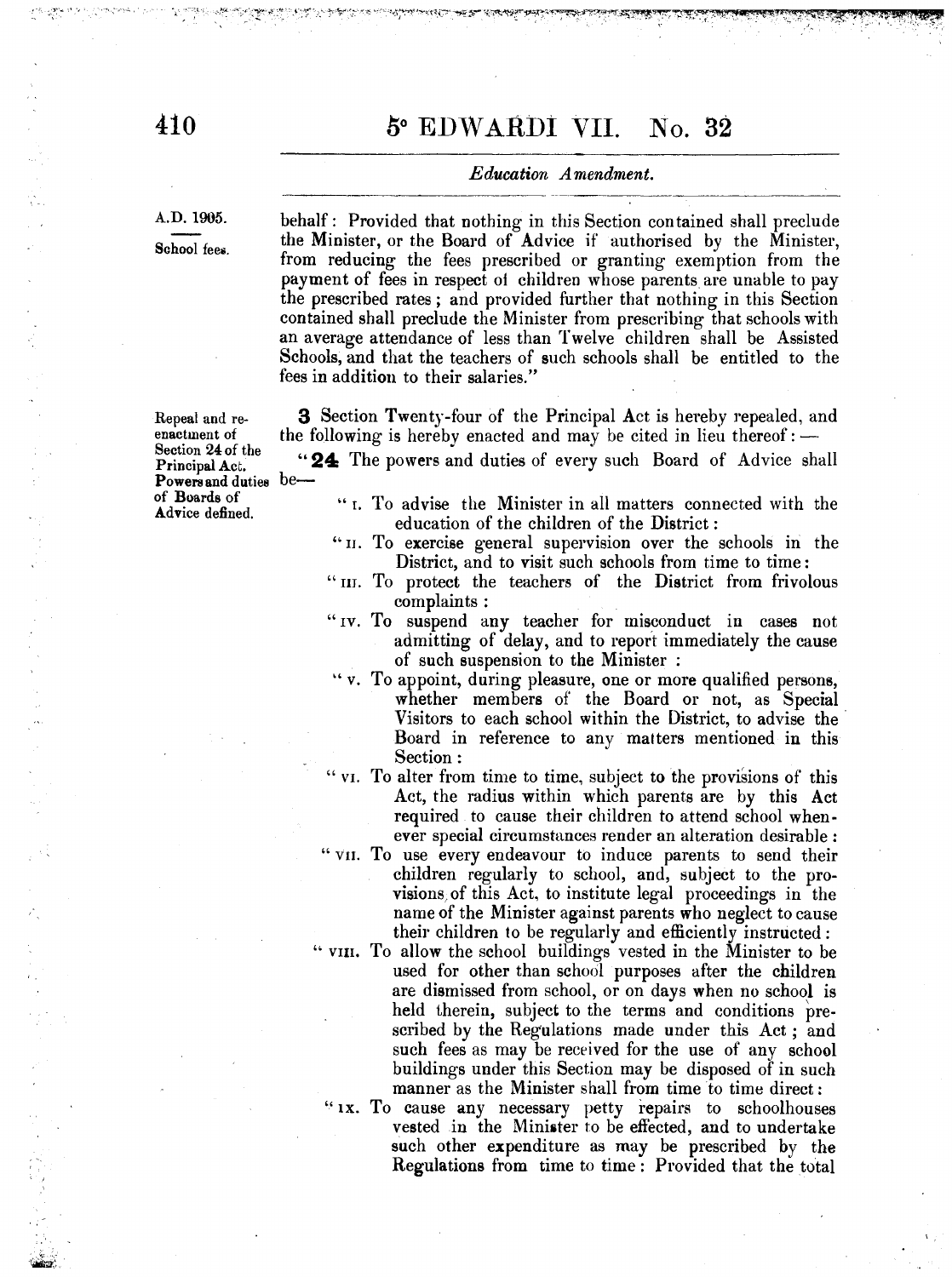### 50 **EDW ARDI VII. No. 32. 411**

#### *Education Amendment.*

expenditure for such petty repairs, and such other work A.D.1905. as may be prescribed, shall not exceed in anyone year an amount to be fixed by the Minister:

- "x. To recommend to the Minister the reduction of school fees or exemption from the payment of school fees in cases in which, in the opinion of the Board, parents are unable to pay, and to recommend to the Minister the remission of arrears of school fees when the circumstances of the parents, in the opinion of the Board, justify such remission :
- "XI. To grant exemption from attendance at school to any child for any period not exceeding Four consecutive weeks, and from time to time to grant to any school a holiday for the whole day, or for half a day, in accordance with the Regulations."

 $\blacktriangle$  Sub-section (1.) of Section Thirty-six of the Principal Act is Repeal of Subhereby repealed, and the following is hereby enacted and may be section  $\left( \cdot \right)$  of cited in lieu thereof: $-$ 

Section 36 of Principal Act.

" $36-$ (1.) The Governor may from time to time make and rescind Regulations for all or any of the following purposes : $-$ -

- "I. Regulating the establishment, maintenance, and classifi- Regulations. cation of State schools, kindergartens, training colleges for teachers, practising schools, manual training schools, domestic economy sehools, night schools, continuation schools, technical schools and classes, schools 10r the blind, the deaf, the dumb, and other defectives. truant schools, and such other schools as the Minister recommends:
- "n. The appointment, promotion, and removal of inspectors, teachers, and other officers, in any case where the Act for the time being regulating the Public Service does not apply, and in any such case prescribing the duties, classification, and salaries of all such persons:
- "III. Prescribing the length of the school months for which salaries shall be paid and returns of attendance shall be made:
- "Iv. Prescribing the days and the hours during which all schools and institutions under the Minister shall be open, the holidays, the vacations, and the conditions on which leave of absence may be granted to teachers and other officers (subject to the provisions of any Act for the time being in force regulating the Public Service, and which may be applicable):
- "v. Prescribing the methods of training teachers and their examination :

**THE CONSTRUCTION OF STATES AND STATES OF STATES AND REPORT OF STATES AND REPORT OF STATES AND REPORT OF STATES** 

 $\cdot$   $\cdot$ 

 $\approx$   $\cdot\,\!V_{\rm e}$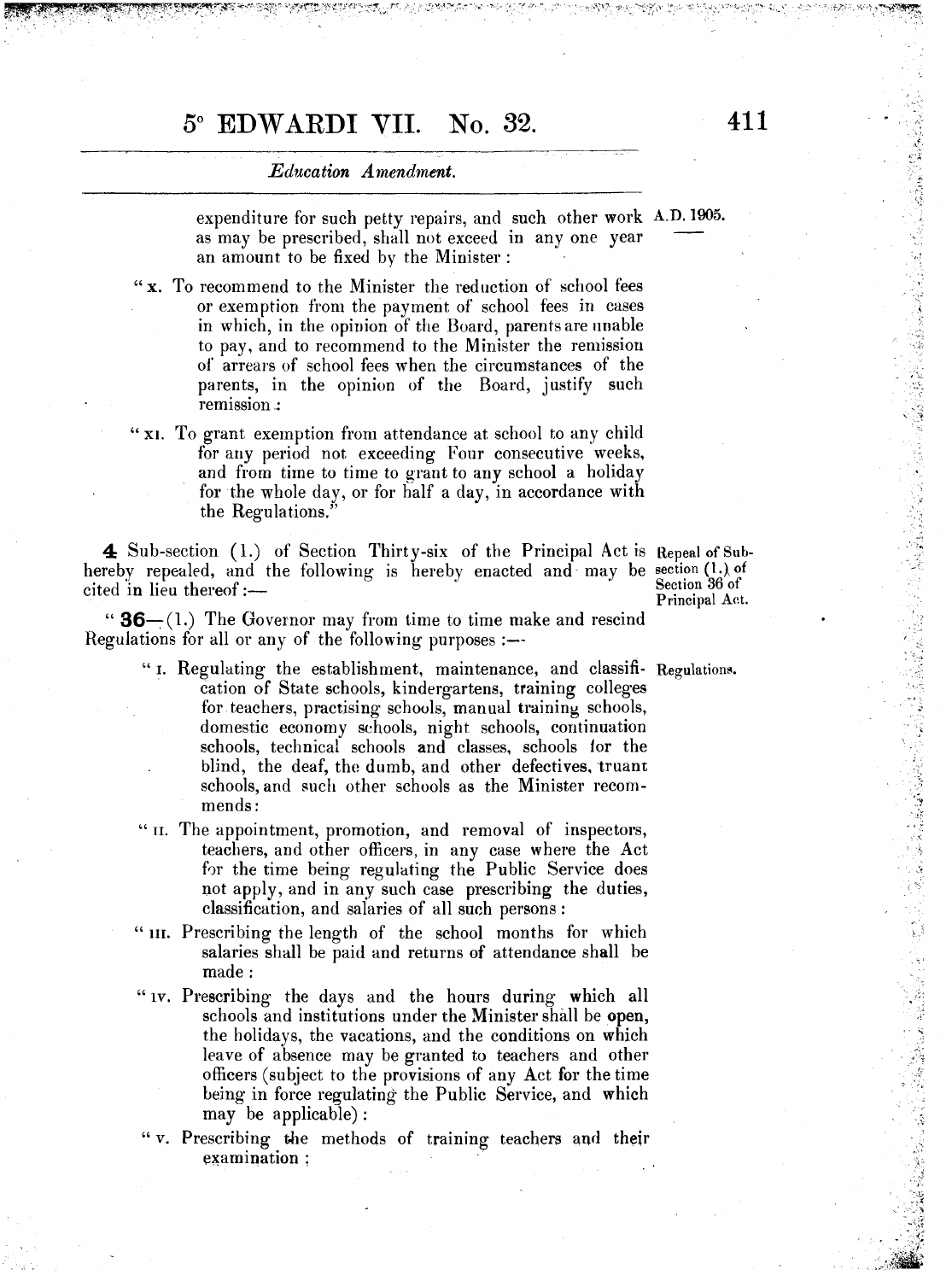### 5° **EDW ARDI VII. No. 32.**

~~~, \_-\_-~ ~~~~:;---;-,·\::~;~~~~¥J:i3~~'{ff0~~~~~~-'~i:~:t/::-~-~·~~~~-~?:-~:·!~~~f:\_~tL3""~~~~~.~~~?~~~~.:~~'ry~~~~-t'¥~'M~f~-!~~,,~t~~\*\${~~~)4ft.Mi

#### *Education Amendment.*

A.D. 1905.

| "v <sub>I</sub> . Prescribing the secular and religious instruction to be given |
|---------------------------------------------------------------------------------|
| in each school:                                                                 |
| " VII. Prescribing physical training for children:                              |

. ,-

- " VIII. Prescribing the course of instruction in all schools and classes:
- "IX. Prescribing the inspection and examination of schools:
- "x. Prescribing the number of teachers to be allotted to each school according to attendance, and the removal of teachers in excess of such allotment when the attendance does not justify their employment:
- "XI. Prescribing the books and materials to be used in schools, the method of supplying such books and materials, and the disposal from time to time of the profits (if any) of the sale thereof:
- " XII. Prescribing the scale of fees to be paid by parents, and the exemption of parents from the payment of fees:
- "XIlI. Prescribing the method of collecting and forwarding the fees:
- "XIV. Prescribing the granting of railway passes to children who live beyond the radius within which parents are by tbis Act required to cause their children to attend school:
- "XV. Prescribing the terms and conditions upon which schoolrooms may be used for other than school purposes:
- " XVI. Prescribing the mode of taking an educational census from time to time:
- " X VIl. Prescribing the mode of enforcing the provisions of this Act compelling attendance of children at school:
- " XVIII. Prescribing the discipline to be enforced and observed in all schools:
	- " XIX. The establishment of scholarships open to be competed for by scholars at State or other schools:
	- "XX. Prescribing the medical inspection and examination of children in schools, or of particular classes of children, ur of children individually:
	- " XXI. Prescribing the means to be taken by teachers and others for the protection of the health of children while attending State Schools and other schools, and for the prevention and limitation of disease amongst such children:
- "XXII. Providing for the exclusion from schools of children and others suffering from or suspected to be suffering from any specified disease or diseases, or recently exposed to infection from such diseases:
- "XXIII. Providing for all other matters or things which are not otherwise provided for by the Principal Act, or by this or any other Act amending the same, and which are necessary for carrying the provisions of the said Acts into effect."

**In** the construction of this Section general words shall not be limiteq or controlled by particular words. .

ふくしょう アール はんしょう にんけんしょう しょうきょう アイ・カー せんしゅうせい かいしょうこう

ون<br>د به

 $\hat{\phi}$ 1g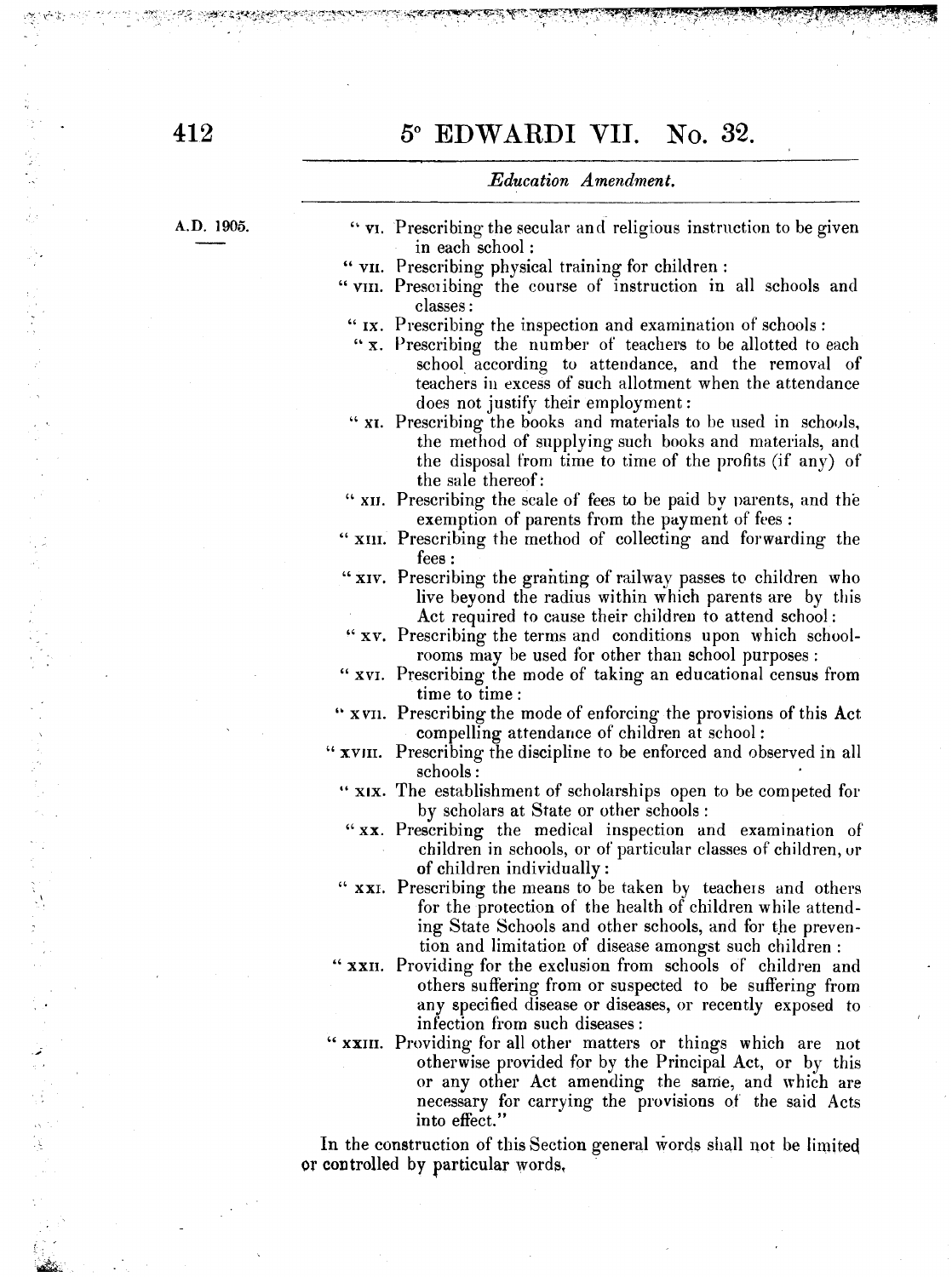### 50 **EDWARDI VII. No. 32. 413**

#### *Education Amendment .*

5 Section Eight of "The Education Act, 1898," is hereby repealed, A.D. 1905. and the following is hereby enacted and may be cited in lieu thereof :-

**8** For the purpose of ascertaining the extent to which the pro- enactment of visions of the said Act are being complied with, it shall be lawful for Section 8 of "The the Minister of Education or for any Board of Advice to cause to be Education Act, posted to the ordinary address of, or to be left with, the parent or any  $\frac{1000}{N_0.37}$ . other person having the custody of any child or children resident Minister or Board within any District, a notice in such form as may be prescribed, and of  $\Delta d$ vice may such parent or other person shall fill up and supply in such form the require inforinformation therein applied for, and shall return such form to the mation. Minister or Board of Advice by post or otherwise as may be directed within the time appointed therein.

" Any person neglecting or refusing to supply such information, or wrongfully filling in such form, or neglecting or refusing to return such form in the manner therein directed, shall, on conviction, forfeit and pay a sum not exeeeding One Pound, to be enforced by distress only, and not by imprisonment."

6 Any person who wilfully disturbs any school, or upbraids, insults, Penaltv for or abuses any teacher in the presence or hearing of the pupils assembled in school shall be guilty of an offence against this Act, and shall, on summary conviction, be liable to a penalty not exceeding Two Pounds and not less than Ten Shillings. .

**7** The teacher's occupation of the schoolhouse and land attached The Education thereto, and of the teacher's house, if one be provided, is hereby declared to he an occupancy by sufferance only.

8 In case a teacher shall refuse or neglect to deliver up possession Cf. *ibid.* (N.Z.), of the schoolhouse and land attached. or of the house, as the case may s. 49, and *ibid.*  be, after demand in writing made by or on behalf of the Minister, any Police or Stipendiary Magistrate, to whom the Minister applies in Procedure in case writing therefor (setting forth the facts of the case), shall issue a  $\frac{\text{teacder}}{\text{to give up}}$ warrant addressed to all constables, commanding them to enter into possession. the premises and give possession of the same to the Minister; and such warrant may and shall be enforced in like manner, and with the like protection, as a warrant issued under "The Recovery of Possession of 1 Ed. VII. No. 20. Tenements Act, 1901," and the form of warrant set forth in the Schedule to that Act may be altered for the purposes of this Section.

#### *Education of Blind, Deaf, and Mute Children.*

 $\mathbf{9}-(1)$ . It shall be the duty of the parent of any blind, deaf, or Cf. The School mute child between the ages of Seven and Sixteen years to provide Attendance Act, efficient and suitable education for such child.  $(NZ)$ 

efficient and suitable education for such child.<br>
(2.) If the parent of any such child is unable to do so, he shall give  $(X.Z.)$ <br>
Compulsory notice to the Minister of his inability, and thereafter shall send the education of child to such institution for the education of blind, deaf, or mute blind, deaf, and children as the Minister may direct, and shall contribute to the cost of mute children,

disturbance, &c. Cf. 38 & 39 Vict. No. 11, s. 22  $(S.A.), & 63$  Vitt. No. 3, s. 18 (W.A.). Act, 1877, s. 96  $(N.Z.).$ Teacher occupies by sufferance.  $(S.A.), s. 28.$ teacher neglects

 $, \downarrow$ 

(以後人民の)の法人のことを受ける